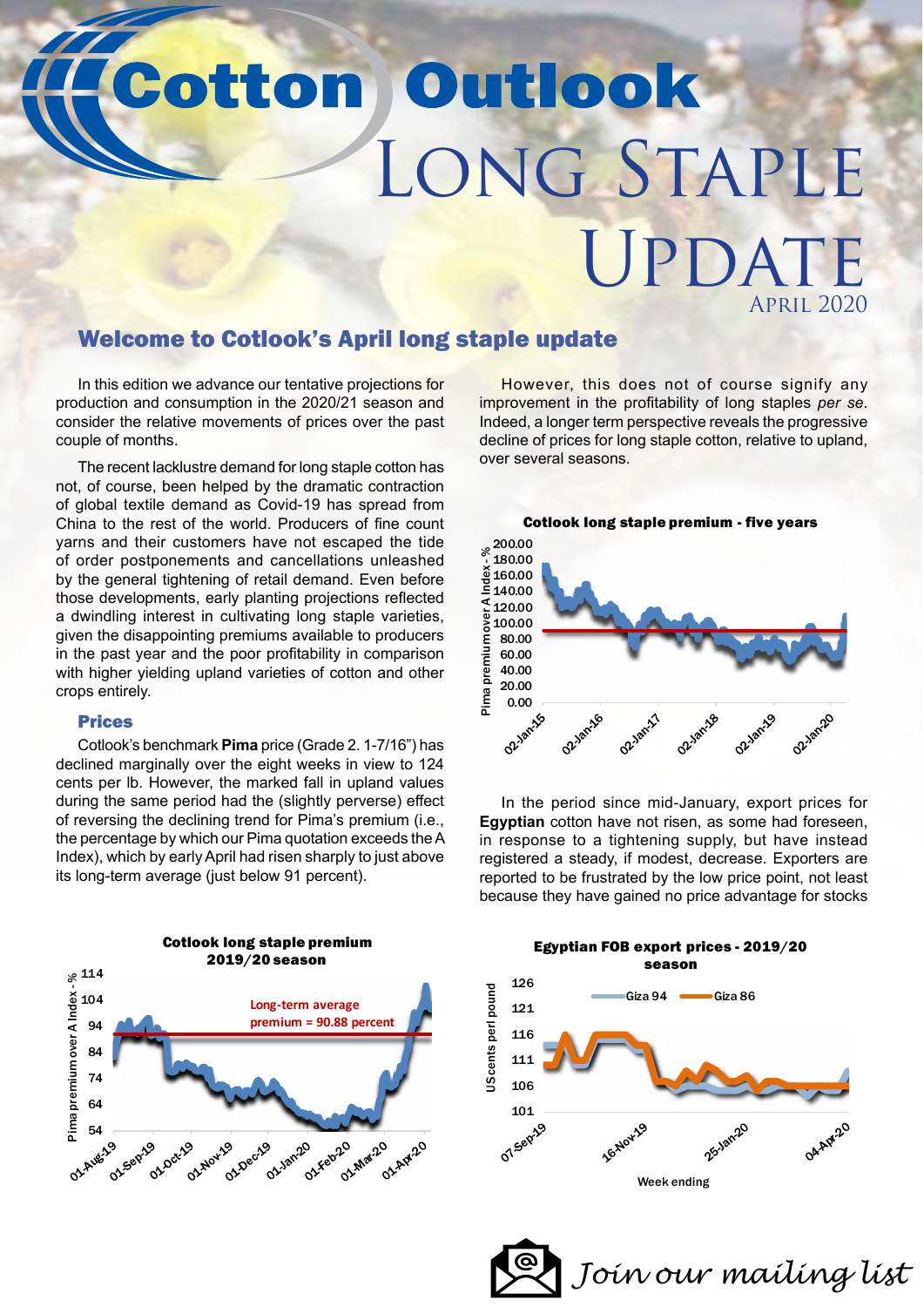### Outlook Etom

acquired earlier in the season, but which remain unsold. On the contrary, this inventory is now more expensive than cotton available at the present time.

The price of 22,000 yuan per tonne quoted for **Chinese T137 cotton** in mid-January proved to be the peak of the rally that had been under way since November 2019. In the period since that moment, the T137 price has undergone several successive downward revisions and late in March was recorded as 19,600 yuan per tonne.



## **Trade**

### US Pima

By March 26, the total figure for export sales of US Pima since the start of the season was 540,000 running bales (of which 328,600 had been dispatched, and 211,400 were awaiting shipment), according to USDA data. At the same point a year earlier, total commitments amounted to 631,300 running bales (382,100 shipped).

The first three months of the calendar year have therefore seen a reduction of the deficit between the two



seasons from 24 percent in early January to fourteen percent. India remains the largest market for Pima, having increased its market share from 30 percent last season to 35 so far in 2019/20. China has just overtaken Pakistan to become the second most important customer this season, but still shows a drop of almost sixty percent in comparison with the last marketing year.

In its February report, the USDA increased its Pima export estimate to 700,000 bales, a figure that suggests the Department expects the improvement in sales of Pima since their recent low in 2014/15 (410,000 bales) to be consolidated this season. The estimate was retained in March, although the rapid escalation of the Covid-19 crisis is very likely to have a bearing on actual shipments in the coming months. Its effects already appear to have eclipsed any fresh impetus to export business derived from a Pima Competitiveness Payment over recent weeks.



The period in view has also seen ending stocks for 2019/20 fall from 241,000 bales to 166,000, partly as a result of the increase to projected sales, but also a function of lower expected output. Thus, the carryover is now forecast to be about 23 percent lower than that recorded at the end of the previous season.

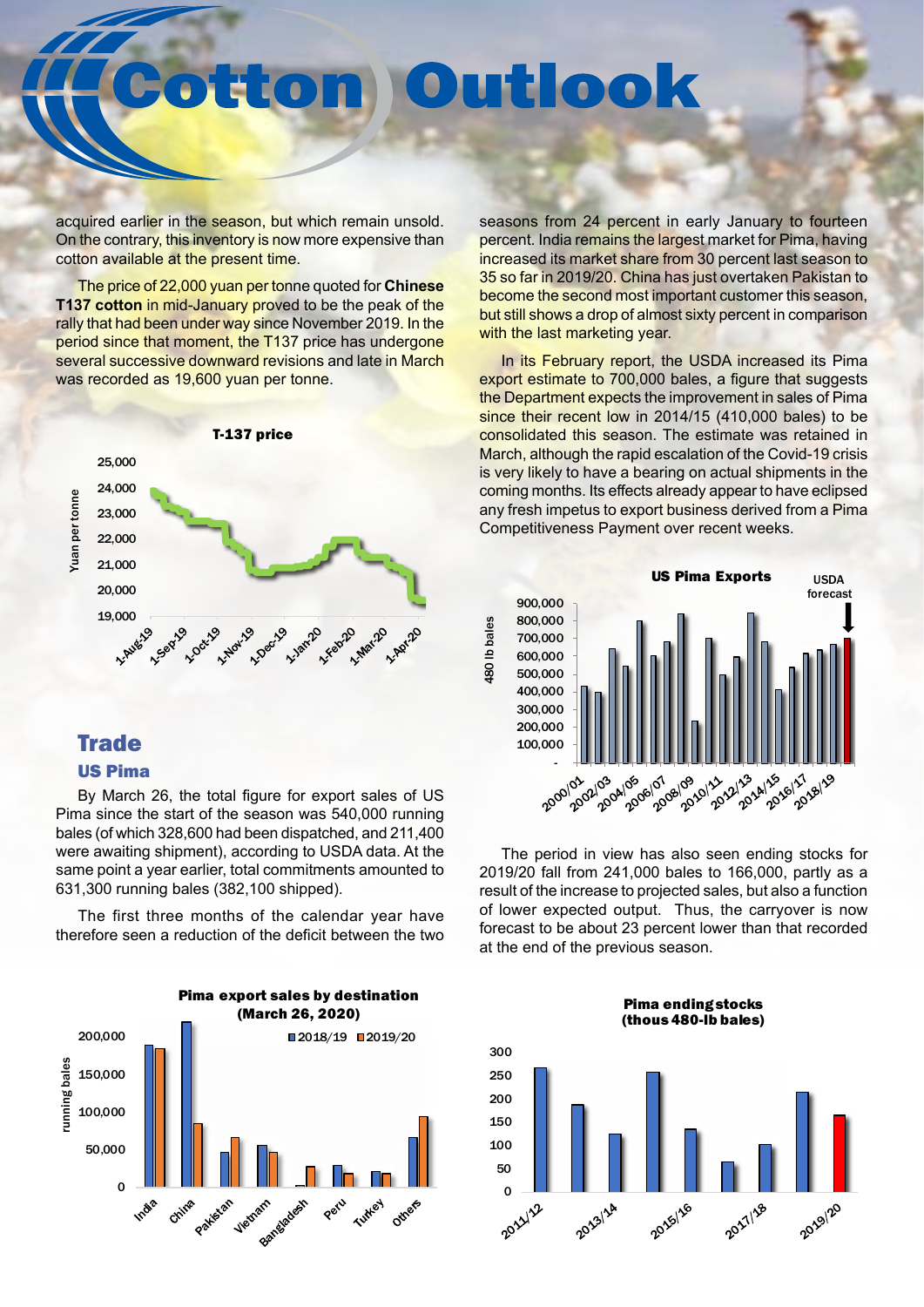## tton Outlook

#### **Egypt**

During the period under review, export sales of Egyptian cotton have slipped further behind last year's cumulative total – from a deficit of 13 percent in January to 20 percent by the end of March. The latest tally (as registered by March 28) is 62,094 tonnes, of which 31,243 have been shipped. Seventy-two percent of sales recorded for export involved Giza 94 and 18 percent were for Giza 86. ELS varieties account for a further 4.4 percent.



India has taken 48 percent of registered sales so far this season and Pakistan a further 28 percent. Bangladesh is the third most important market for Egyptian cotton, accounting for seven percent of sales since September 2019.

### Production outlook

Heat stress and a lack of water available for irrigation seem to be the causes of a somewhat disappointing outcome for *United States* Pima crop this season. In USDA's March supply and demand report, the figure for harvested area was retained at 225,000 acres (down from 249,000 in 2018/19), but yields were cut from a forecast 1,544 lbs per acre to 1,433.



The result is a decrease in the projected size of the crop by 52,000 bales to 670,000, which would be lower than both of the previous two years.

For 2020/21, the reduced output and prices seen this season in combination with low water levels once again in regional reservoirs suggest that long staple production in the Far West of the US might fall quite considerably. The National Cotton Council's February Planting Intentions survey indicated a decrease in Pima acreage of three percent, and USDA's Prospective Plantings report released at the end of March projected a reduction of less than one percent. Other observers, however, are significantly more pessimistic, especially once the impact of the pandemic is taken into account. Many farmers are thought to be considering switching to corn in search of better remuneration, or even selling their water allocations to farms with permanent crops and letting fields lie fallow.



In *China* too, long staple production appears to be in decline. In October it was reported that the area planted to long staple cotton in Awati County, Xinjiang was estimated to be around 250,000 mu less than the previous year, at 600,000 mu (40,000 ha), while yield was lower by 10/20 kilos per mu, at 240/260 kilos.

Although no detailed forecasts have yet been advanced for 2020/21 (attention was diverted first by the trade tensions with the United States and more recently by the Covid-19 outbreak), the impression gained is that long staple plantings are likely to decline over the coming seasons. It has proved difficult to replicate the productivity gains achieved by upland growers by means of mechanical harvesting, which is advancing season by season in Xinjiang. The continuation of the *status quo* as regards subsidies, announced in late March, offers no fresh incentives to cultivate such varieties - neither of course has the latest decline of prices.

With harvesting and classing now well advanced, local observers have adjusted their estimates of this season's *Egyptian* output to about 70,000 tonnes, down from 73,000. The forecast published by *Alcotexa* is 1,634,833 metric cantars, or 81,742 tonnes.